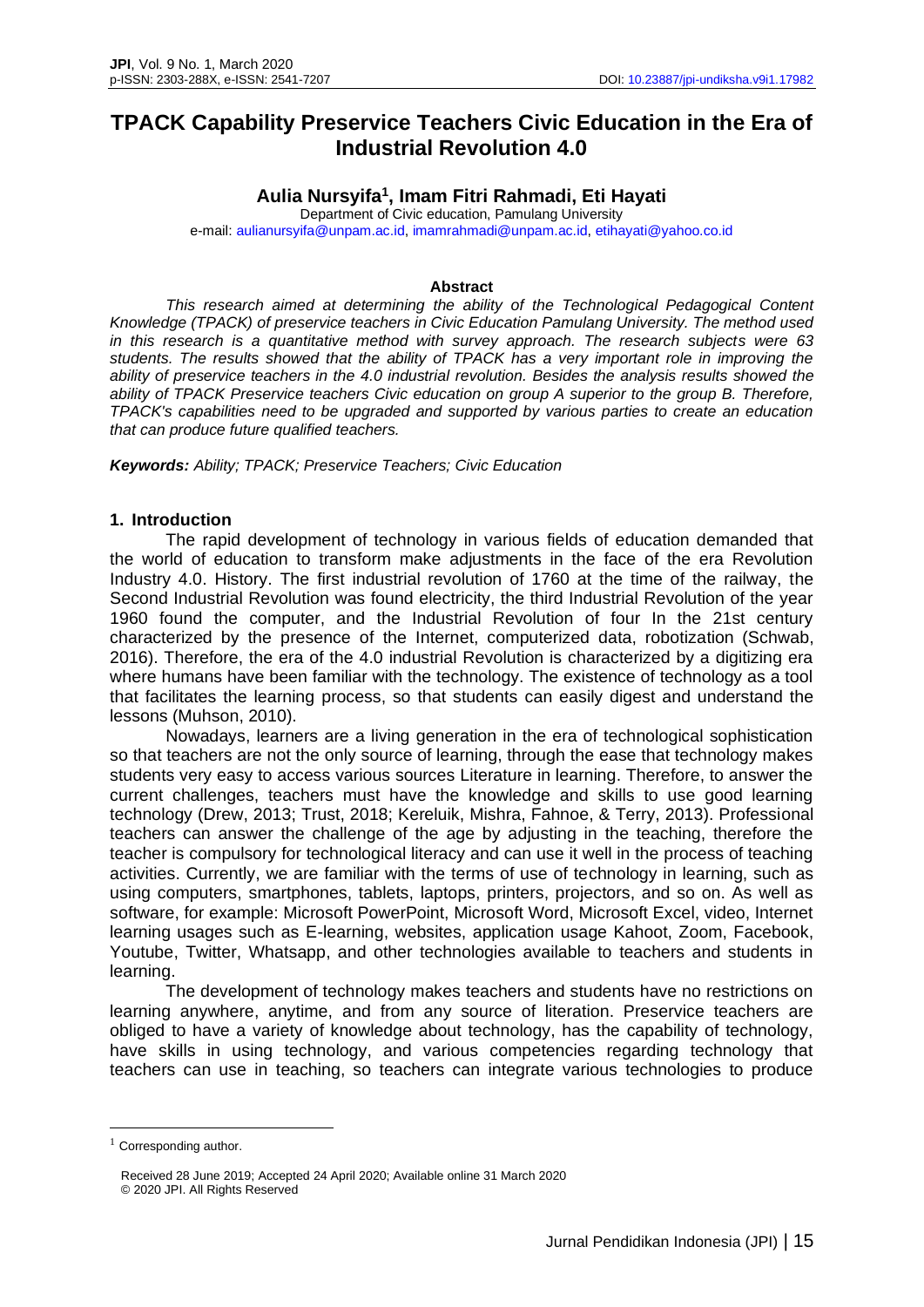effective and efficient learning (Koehler and Mishra, 2005; Koehler, et al, 2011; Guzman, 2009).

Knowledge of Preservice teachers in the use of technology is still low (Sholihah, Yuliati, & Wartono, 2016). Preservice teachers are only limited to the use of certain technologies in teaching and lack of literacy on how to use technology in teaching. On the one hand, the education institution as an institution that produces preservice teachers has not been able to present technological literacy for the teacher Preservice. Education institutions still use the old theory of subject specific pedagogy (Director general of Learning and students, 2018). The theory is similar to pedagogical content knowledge (PCK). Therefore, technological literacy skills must be preservice teachers, so they can integrate knowledge about the use of technology that will be implemented in good teaching. It needs to be revitalized to print qualified teachers in the future who can adapt to technological advancement. One of the knowledge related to technology in education is called TPACK. TPACK is a framework for thinking about teacher knowledge in integrating the ability to use technology with a variety of pedagogical components so that the learning process goes well (Mishra & Koehler, 2006; Mishra & Koehler, 2008). TPACK is offered because the knowledge owned by prospective teachers must be comprehensive to use appropriate technology in teaching, tailored to the content of the material being taught, and aspects of pedagogy. TPACK's capabilities can prepare prospective teachers to become professional educators. One of the knowledge related to technology in education is called TPACK. TPACK is a framework to think about the knowledge of teachers in integrating the ability to use technology with various pedagogic components so that the learning process goes well (Mishra & Koehler, 2006; Mishra & Koehler, 2008). TPACK is offered because the knowledge possessed by prospective teachers need to be comprehensive to use appropriate technology in teaching, tailored to the content of the material being taught, and aspects of pedagogy. TPACK capability can prepare prospective teachers to become professional educators.

TPACK is divided into several important knowledge components that teachers must have, TK, CK, PK, PCK, TCK, TPK, and TPACK (in Mishra and Koehler, 2006). The following will be described as important components in sharpening the ability of TPACK preservice teachers:



**Figure 1.** TPACK Components (Mishra and Koehler, 2008)

Based on image 1, TPACK component that interconnectedness of each other between TK, CK, PK, PCK, TCK, TPK, and TPACK. The ability of TPACK teachers can be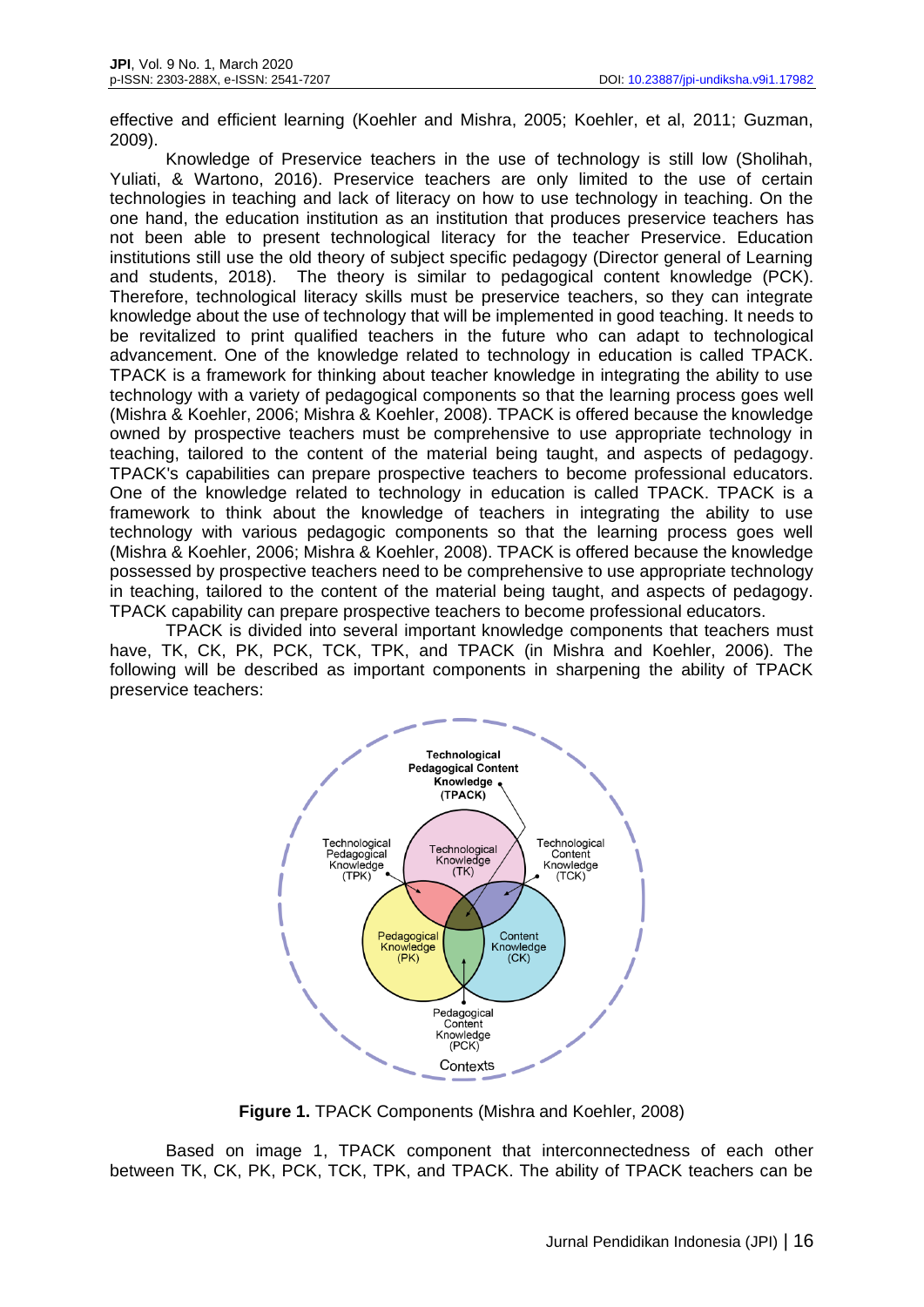correlated to their way of teaching in the classroom. With the TPACK framework, teachers can explore learning according to the objectives achieved.

 TPACK gives the view that technology plays an important role in learning. Various research results about TPACK have been conducted to examine the extent to which the role of TPACK in increasing the competency of teachers in various fields of science. TPACK analysis has been examined by Raman (2014) The results of research conducted by teachers in information technology, have a high level of competence on TPACK capability. Research conducted by Baser, Kopcha, & Ozden (2015) for Preservice English teachers who have improved knowledge of Preservice teachers in pedagogical abilities and TPACK technological content. Research was also conducted by Cuhadar (2018) about the effectiveness of the use of TPACK technology for Preservice teachers (majors in IPS, English, Mathematics, educational psychology). The results of the research conducted by Jang & Tsai (2012) to improve the ability of Preservice mathematics teachers in the use of TPACK, in accordance with the study on the use of TPACK in Preservice science teachers (Maeng, Mulvey, Smetana, & Bell, 2013; Bilici, Guzey, & Yamak, 2016; Canbazoglu Bilici, Guzey, & Yamak, 2016).

The research on TPACK also develops in Indonesia, researchers tried to adopt the TPACK toeri in view of preservice teacher skills in the use of learning technology. The results concluded that there was an increase in the ability of TPACK in physics teachers ; Sholihah, 2016; Sholihah, Yuliati, & Wartono, 2016). TPACK research has been conducted on biology subjects which are research results of TPACK in good category (Agustina, Yusron, & Muyassarah, 2018; Dhawati, 2017; Fatonah, 2017; Lestari, 2015; Sukaesih, Ridlo, & Saptono,2017). The ability of TPACK at Science preservice teachers (Rahayu, 2017); Math preservice teachers (Listiawan & Baskoro, 2015); Preservice teachers in a technical field (Arbiyanto, Widiyanti, & Nurhadi, 2018).

Based on the results of the relevant research, it can be concluded that TPACK is very beneficial for the Preservice teacher. If viewed from TPACK research that has been done, then no one discussed specifically about the research TPACK in the field of citizenship education. Therefore, the focus of this research seeks to know the ability of TPACK in the preservice teacher of citizenship education, Faculty of teacher training and educational Science University Pamulang. Competence Preservice Teacher is very diverse in the mastery of TPACK, therefore the direction of this research seeks to compare the ability of TPACK preservice teacher among students who lecture group A with group B.

TPACK Research is intended for students who are taking field experience practice as preservice teachers for Civic education, Faculty of Teacher Training and Education, Pamulang University. In this research TPACK analysis is only done to compare group classes A with group B. By comparing group class, A with the B, it is expected to produce interesting research findings to evaluate the implementation of Courses in a variety of morning or evening options. This research aims to know the mastery of the ability of TPACK for teachers of Civic education who are studying in the program of Civic Education, Faculty of Teacher Training and Education, Pamulang University between group A with group B.

#### **2. Method**

The methods in this study use quantitative methods with a research approach through the survey methods. The survey method was chosen in this study because it made it easier for researchers to analyze the results of research data, the method of self report-measure survey was most selected by various research on TPACK (Mouza, 2016). The method of surveying is also appropriately used on the grounds very well by the context of research researchers because the number of respondents that researchers took in this TPACK study.

This research was conducted in the study program at Civic education, Pamulang University which is located at Jalan Puspitek No. 46 Buaran Serpong Tangerang Selatan. The subject of research in this study is preservice teachers Civic education field experience practice students school year 2017/2018 study program Civic education, Pamulang University group classes A and B, which amounted to 63 people. Field experience Practices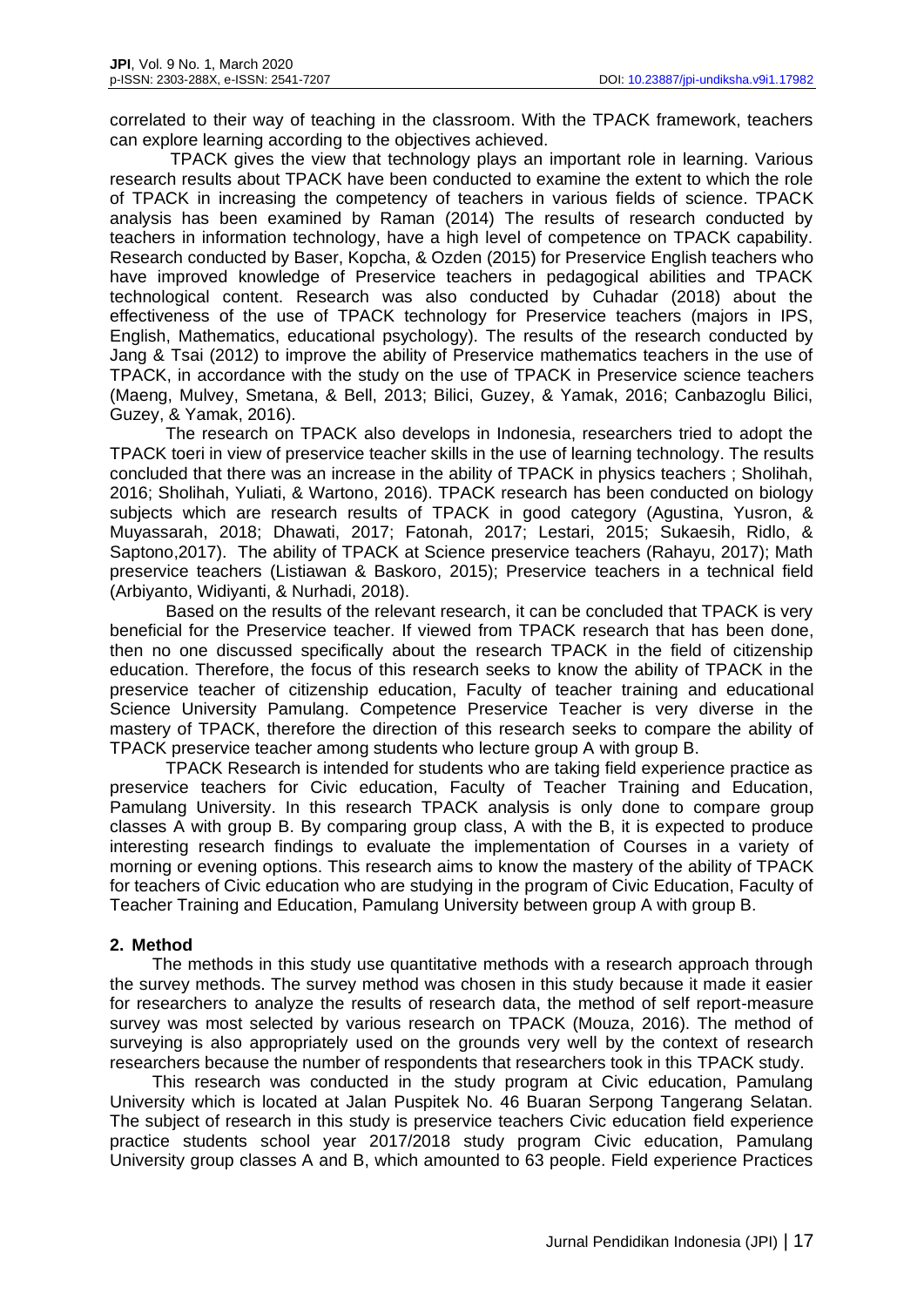implementation is conducted for 3 months from January to March 2018 in a middle school located in South Tangerang City area.

Research began by collecting questionnaires from previous research that fit the research topic. Questionnaire guidance was seen from the research carried out by Schmidt (2009) and Sahin (2011), a question amounting to 57 questions consisting of 16 TK, 7 CK, 8 PK, 7 PCK, 7 TCK, 7 TPK, and 5 TPACK. Questionnaires created using Likert scales consist of; 1 strongly disagree; 2 Disagree; 3 hesitant; 4 agree; and 5 very agreed. The next step is to pilot the questionnaire to see the validity and reliability of the questionnaire. All instrument items in the questionnaire have been tested for validity using the Pearson product moment correlation. While reliability is tested using Cronbach Alpha with the results TK 0884, CK 0703, PK 0770, PCK 0827, TCK 0858, TPK 0802 and TPACK 0804). After the validity and reliability test, the questionnaire was distributed to preservice students of Field experience practices study program of group classes A and B online through Google Form application. The next steps of data are analyzed in a descriptive statistic with the rating scale and predicate as follows; 1.00 – 1.50 (very less); 1.51 – 2.50 (less); 2.51 – 3.50 (sufficient); 3.5 – 4.50 (good); and 4.51 – 5.00 (very good).

## **3. Results**

This research seeks to know the mastery of the ability of TPACK for teachers of civic education who are studying in the program of Civic education, Faculty of Teacher Training and Education, Pamulang University between group program A with group B. After the various series of studies Then obtained the research data that will be a description of the results as follows:

Related to the research results that can be seen from several indicators to know the mastery of TPACK for preservice teachers civic education. Mastery Technological Knowledge (TK) preservice teachers civic education group class A with group B in the table as follows.

| No.            | <b>Statement</b>                                                                                       | A     | <b>Description</b> | В     | <b>Description</b> |
|----------------|--------------------------------------------------------------------------------------------------------|-------|--------------------|-------|--------------------|
| 1              | I know how to solve a technical problem that                                                           | .3.77 | Good               | .3.57 | Good               |
|                | occurs on my own computer/laptop.                                                                      |       |                    |       |                    |
| 2              | I can learn various technologies.                                                                      | 3.77  | Good               | 3.57  | Good               |
| 3              | I followed the development of new technologies                                                         | 4.07  | Good               | 3.80  | Good               |
|                | that are important to me.                                                                              |       |                    |       |                    |
| 4              | I often tweaked the technology device to find out<br>more.                                             | 3.87  | Good               | 3.37  | Enough             |
| 5              | I know different types of computer<br>technology/laptops                                               | 3.57  | Good               | 3.17  | Enough             |
| 6              | I know a variety of computer hardware/laptops<br>(e.g. motherboard, RAM) and its functions.            | 3.63  | Good               | 3.13  | Enough             |
| $\overline{7}$ | I know a variety of computer/laptop software<br>(example: Windows, Media Player) and its<br>functions. | 3.87  | Good               | 3.43  | Enough             |
| 8              | I know how to use a word processing program<br>(example: Microsoft Word).                              | 4.27  | Good               | 3.97  | Good               |
| $\mathsf g$    | I know how to use the Program processing<br>columns (example: Microsoft Excel).                        | 4.03  | Good               | 3.67  | Good               |
| 10             | I know how to use presentation rendering<br>program (example: Microsoft Powerpoint).                   | 4.27  | Good               | 4.07  | Good               |
| 11             | I know how to use the image processing<br>program (example: Adobe Photoshop).                          | 3.53  | Good               | 3.27  | Enough             |
| 12             | I know how to use a communication application<br>on the Internet (example: Email).                     | 4.37  | Good               | 4.17  | Good               |
| 13             | I know how to use social media applications on<br>the Internet (example: Facebook, Instagram).         | 4.57  | Very good          | 4.23  | Good               |

## **Table 1** Capabilities of Technological Knowledge (TK)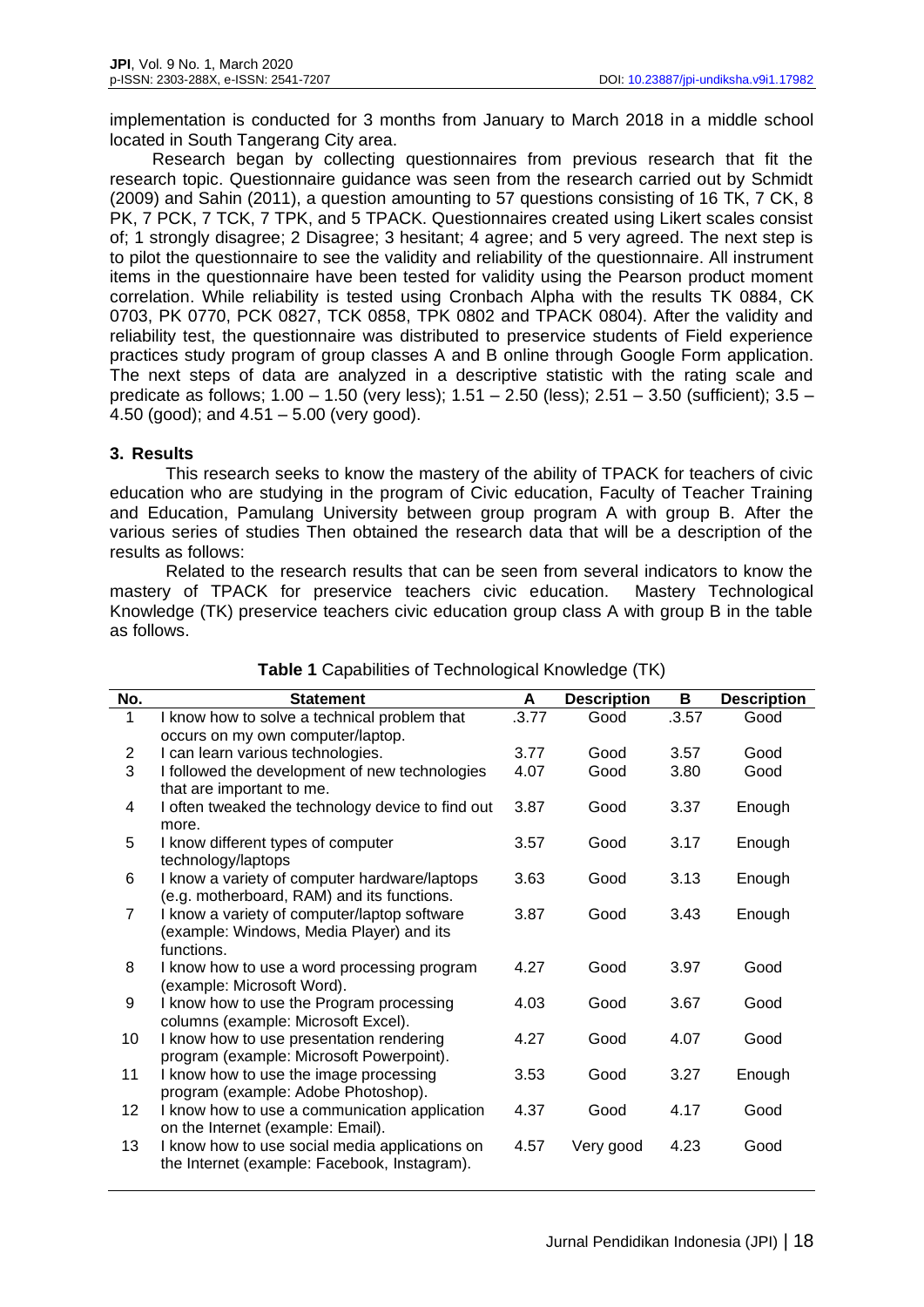| No. | <b>Statement</b>                                                                                 | А    | <b>Description</b> | В    | <b>Description</b> |
|-----|--------------------------------------------------------------------------------------------------|------|--------------------|------|--------------------|
| 14  | I can store data in digital form (example: CD,<br>DVD, Flash Disk).                              | 4.30 | Good               | 4.07 | Good               |
| 15  | I can save and change the data in various<br>formats (example: Convert Ms. Word file to<br>PDF). | 4.27 | Good               | 3.77 | Good               |
| 16  | can use printers, projectors, skaners, and<br>digital cameras.                                   | 4.13 | Good               | 3.83 | Good               |
|     | Total                                                                                            | 4.02 | Good               | 3.69 | Good               |

Table 1 shows data on the average value of the Technological Knowledge (TK) teachers of civic education in group lecture programs A and group B . The average Total value of primary Technological Knowledge (TK) teachers of civic education in group lecture programs A get score higher than group B. Not all items of statements both on group A and B get A good predicate. Knowledge of the use of social media applications on the Internet such as Facebook and Instagram got a very good predicate on the group A with a value of 4.57, the value is 0.34 higher than the group value B at the same grain. In contrast, knowledge about the use of computer hardware or laptops such as motherboards and RAM, only got enough predicate on group B with a value below 3.20 then that value is the lowest value on group B. Although Thus, there is a significant difference in value between group A and group B on the ability to save and change data in various formats e.g. modifying MS files. Word to PDF that both have a difference in value 0.50. In other statement items, there is no significant difference in value and no equal value.

As for other capabilities in this study, which is related to the ability of Content Knowledge (CK), the following will be explained in table 2 about the results of CK preservice teachers Civic education group class A with group B.

| No.                   | <b>Statement</b>                                                                                               | A     | <b>Description</b> | B    | <b>Description</b> |
|-----------------------|----------------------------------------------------------------------------------------------------------------|-------|--------------------|------|--------------------|
| 1                     | I have a good knowledge of the educational<br>material of Pancasila and Citizenship (Civic<br>education).      | .3.97 | Good               | 3.73 | Good               |
| $\mathbf{2}^{\prime}$ | I have a variety of strategies to develop the<br>the<br>material<br>understanding<br>of<br>Civic<br>education. | 3.97  | Good               | 3.87 | Good               |
| 3                     | I can use social science thinking.                                                                             | 4.13  | Good               | 3.93 | Good               |
| 4                     | I follow the development of science and the<br>latest issues in the field of Civic education.                  | 3.90  | Good               | 3.80 | Good               |
| 5                     | I know the figure of Civic education scientists<br>in Indonesia.                                               | 3.57  | Good               | 3.47 | Enough             |
| 6                     | I follow the development of the latest book<br>on Civic education.                                             | 3.87  | Good               | 3.50 | Enough             |
| 7                     | I participated in a seminar or similar event<br>that was themed Civic education.                               | 4.07  | Good               | 3.87 | Good               |
|                       | Total                                                                                                          | 3.92  | Good               | 3.74 | Good               |

**Table 2.** Content Knowledge (CK) capabilities

Based on table 2. Shows data about the average value of the civic education of CK teachers in group coursework programs group A and B. The total average score of CK preservice teachers Civic education teachers in group lecture program A higher than in group lecture program B. Not all items of statements both on group A and B get A good predicate. Knowledge on how to think social sciences got a good predicate at group A with a value of 4.13 then the value is 0.20 higher than the group tilapia B in the same grain. However, there is a significant difference in value between group A and group B in following the latest book developments on Civic education material has a value difference of more than 0.30. In contrast, the knowledge related to the figure of the scientist of Civic education in Indonesia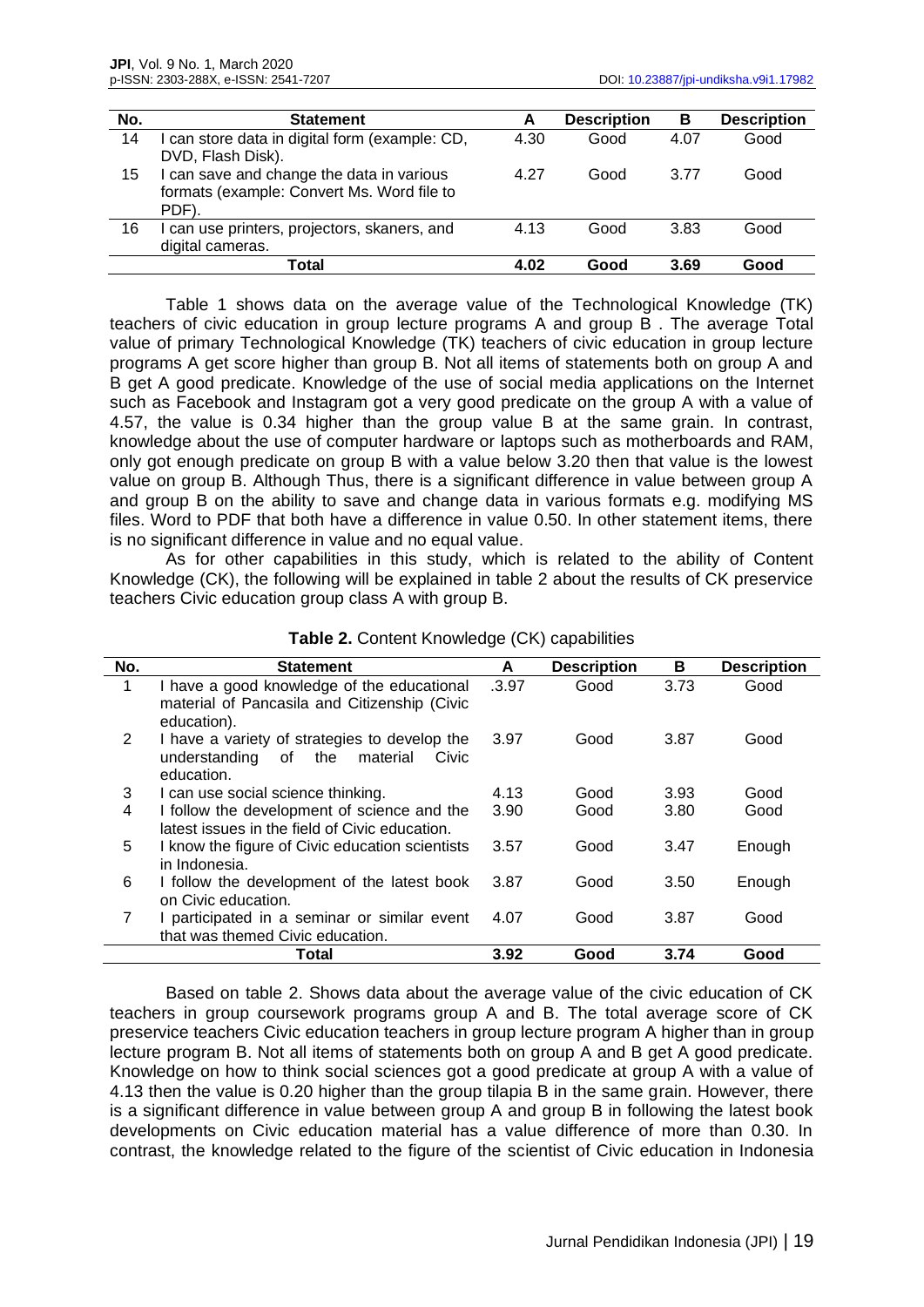on group B has a value of 3.47 hence the value is the lowest value of the group B. In other statements, there is no significant difference in value.

The next ability of a very important ability to become a teacher, the ability of Pedagogical Knowledge (PK), table 3 shows the results of the ability Pedagogical Knowledge (PK) preservice teachers Civic education group class A with group B.

| No. | <b>Statement</b>                                                                                                   | A    | <b>Description</b> | в    | <b>Description</b> |
|-----|--------------------------------------------------------------------------------------------------------------------|------|--------------------|------|--------------------|
| 1   | I know how to plan to learn in class.                                                                              | 4.13 | Good               | 4.07 | Good               |
| 2   | I know how the general procedure of learning<br>implementation in the class.                                       | 4.17 | Good               | 3.80 | Good               |
| 3   | I know how to set the class.                                                                                       | 4.17 | Good               | 3.90 | Good               |
| 4   | I was able to adjust my teaching style to<br>students who had different characters.                                | 4.03 | Good               | 3.87 | Good               |
| 5   | I can customize My learning process based<br>on what students already understand and do<br>not understand.         | 4.10 | Good               | 3.87 | Good               |
| 6   | I can use a variety of methods, strategies,<br>techniques, approaches, models, and media<br>learning in the class. | 4.00 | Good               | 3.83 | Good               |
| 7   | find out<br>the<br>misunderstanding<br>can<br>(misconceptions) of students<br>against a<br>concept or material.    | 4.00 | Good               | 3.83 | Good               |
| 8   | I can assess student learning using various<br>types of assessments.                                               | 4.00 | Good               | 3.83 | Good               |
|     | Total                                                                                                              | 4.08 | Good               | 3.88 | Good               |

|  |  | Table 3 Ability Pedagogical Knowledge (PK) |  |
|--|--|--------------------------------------------|--|
|--|--|--------------------------------------------|--|

Table 3. Shows data about the average value of preservice teachers of Civic education in group lecture programs A and group B . Total average value of PK preservice teachers Civic education in group lecture program A is higher than in the group lecture program B. On all items statements on group A or B get A good predicate. Knowledge of general procedures of implementation of learning in class and arrangement of class management got a good predicate on group A with a value of 4.17, the value is higher than group tilapia B in the same grain. However, there is a considerable difference in value between group A and group B on the knowledge related to the general procedure of learning implementation in a class which both have a value difference of more than 0.30. In contrast, in the knowledge related to the general procedure of group learning implementation B has a value of 3.80, it is the lowest value on group B. There are 3 values in common preservice teachers group A of 4.00 on the content: ability to In using a variety of methods, strategies, techniques, approaches, models, and media learning in the classroom; Ability to know the misunderstanding (misconceptions) of a student against a draft or material; and the ability to assess student learning using different types of assessments. On the same content in group B also experienced equal value of 3.83. In other statement items, there is no significant difference in value.

The next ability of Pedagogical Content Knowledge (PCK) capabilities, the result of the PCK preservice teacher's ability to group class A with group B in the following table.

| No. | <b>Statement</b>                                                                                                                      | A     | <b>Description</b> | В    | <b>Description</b> |
|-----|---------------------------------------------------------------------------------------------------------------------------------------|-------|--------------------|------|--------------------|
|     | can make RPP in the subjects Civic education.                                                                                         | .4.27 | Good               | 3.90 | Good               |
|     | choose various methods, strategies,<br>can<br>techniques, approaches, models, and media<br>according to the material Civic education. | 4.13  | Good               | 4.00 | Good               |
| 3   | I can make Civic education material that is difficult<br>to understand to be easy to understand by<br>students.                       | 3.97  | Good               | 3.73 | Good               |

**Table 4** Ability Pedagogical Content Knowledge (PCK)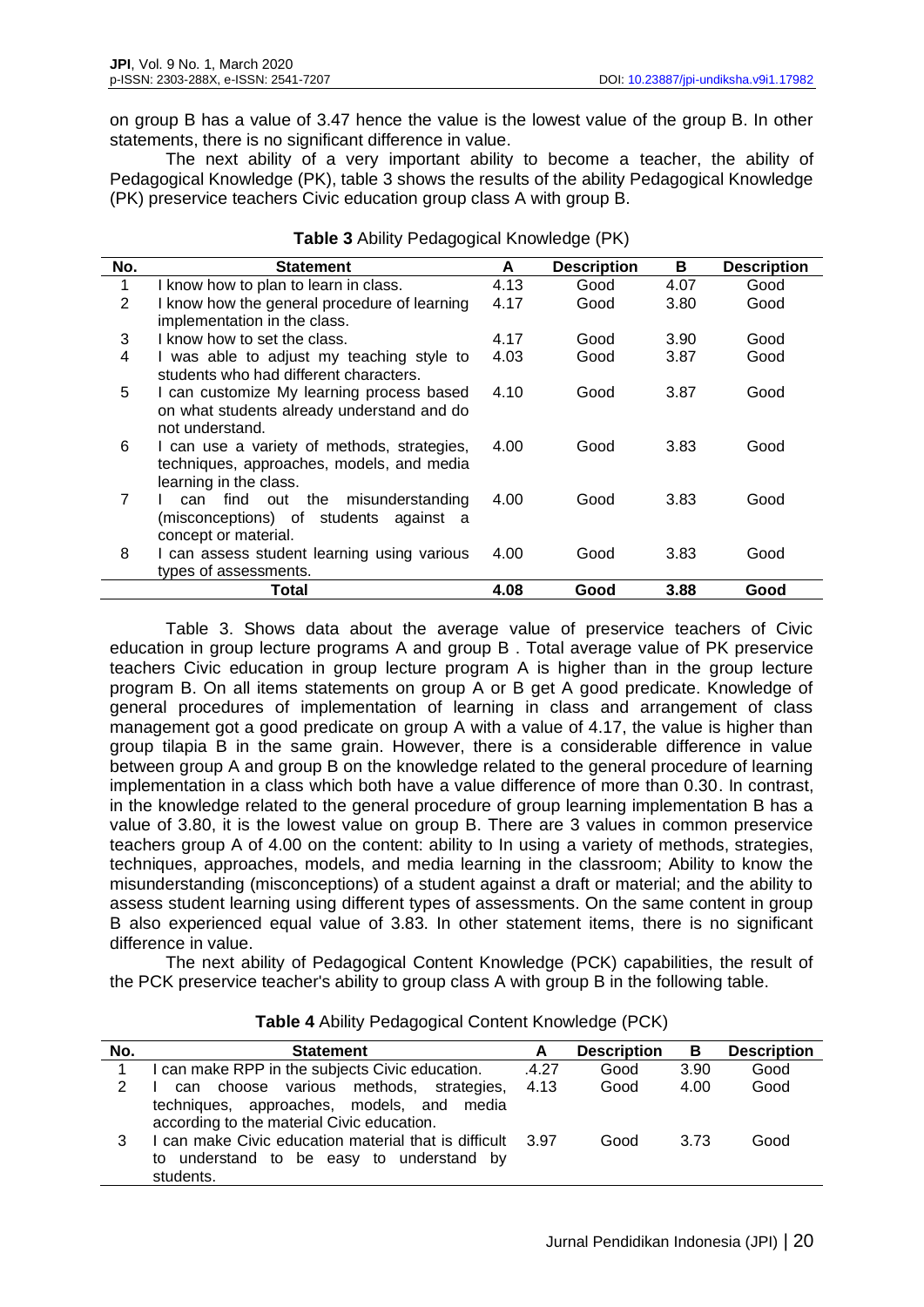| No. | <b>Statement</b>                                        | A    | <b>Description</b> | В    | <b>Description</b> |
|-----|---------------------------------------------------------|------|--------------------|------|--------------------|
| 4   | I can make linkages between Civic education 3.93        |      | Good               | 3.67 | Good               |
|     | subject matter with other materials.                    |      |                    |      |                    |
| 5   | I can make linkages between Civic education 3.93        |      | Good               | 3.63 | Good               |
|     | subject matter with other subject matter.               |      |                    |      |                    |
| 6   | I can use various learning resources to teach the 4.17  |      | Good               | 4.00 | Good               |
|     | material Civic education.                               |      |                    |      |                    |
|     | I can make myself a grid and test questions on the 4.20 |      | Good               | 3.73 | Good               |
|     | subjects Civic education.                               |      |                    |      |                    |
|     | Total                                                   | 4.09 | Good               | 3.81 | Good               |

Table 4. Show data on the average value of PCK preservice teachers in Civic education on group lecture program A and group B . Total average value of PCK preservice teachers in A group coursework A higher than group B. On all items statements on group A or B get A good predicate. Knowledge of the creation of RPP on the subject of Civic education got a good predicate on the group A with a value of 4.27 then the value is 0.37 higher than the group tilapia B in the same grain. In contrast, the knowledge about making the linkage between Civic education material with other subjects on group B with the value of 3.63 then the value is the lowest value of the group B. However, there are sufficient differences in the value of Between group A and group B on the ability to create lattice and test problems on Civic education subjects that have a difference in value of more than 0.40. In other statement items, there is no significant difference in value.

Next ability of ability. Technological. Content. Knowledge. (TCK), result of TCK ability of preservice teachers Civic education group class A with group B in the following table.

| No. | <b>Statement</b>                                                                                                                                                           | A     | <b>Description</b> | В    | <b>Description</b> |
|-----|----------------------------------------------------------------------------------------------------------------------------------------------------------------------------|-------|--------------------|------|--------------------|
| 1   | I know the various technologies that I can<br>use to study the educational material of                                                                                     | .3.93 | Good               | 3.87 | Good               |
| 2   | Pancasila and Citizenship (Civic education).<br>I can use certain computer/laptop application<br>to facilitate I understand the material Civic<br>education.               | 4.23  | Good               | 4.10 | Good               |
| 3   | I can use the computer/laptop well to<br>develop (compose paper and<br>create<br>presentation slides) material Civic education.                                            | 4.30  | Good               | 4.17 | Good               |
| 4   | I use the Internet technology as a source of<br>learning to find the material Civic education.<br>4                                                                        | 4.37  | Good               | 4.27 | Good               |
| 5   | I use communication technologies such as<br>Whatsapp, BBM, Line, and others to discuss<br>Civic education with peers.                                                      | 4.30  | Good               | 4.23 | Good               |
| 6   | I use social media such as Facebook,<br>Instagram, Twitter, blog, and others to post<br>and express my understanding of the                                                | 3.90  | Good               | 3.60 | Good               |
| 7   | material Civic education.<br>I can use social media like. Twitter. Linkedin,<br>Facebook, and others to connect with the<br>leaders of Indonesian scientists in Indonesia. | 3.63  | Good               | 3.20 | Enough             |
|     | <b>Total</b>                                                                                                                                                               | 4.10  | Good               | 3.92 | Good               |

**Table 5** capabilities of Technological Content Knowledge (TCK)

Table 5. Shows data on the average value of TCK's preservice teachers in Civic education on group coursework group A and B. Total average value of TCK preservice teachers in group coursework A slightly higher than in group lecture programs B. All statement items on group A is given a good predicate, while there is a statement on Group B that got the predicate enough. Knowledge of the use of Internet technology as a source of learning to find the material Civic education got a good predicate on group A with a value of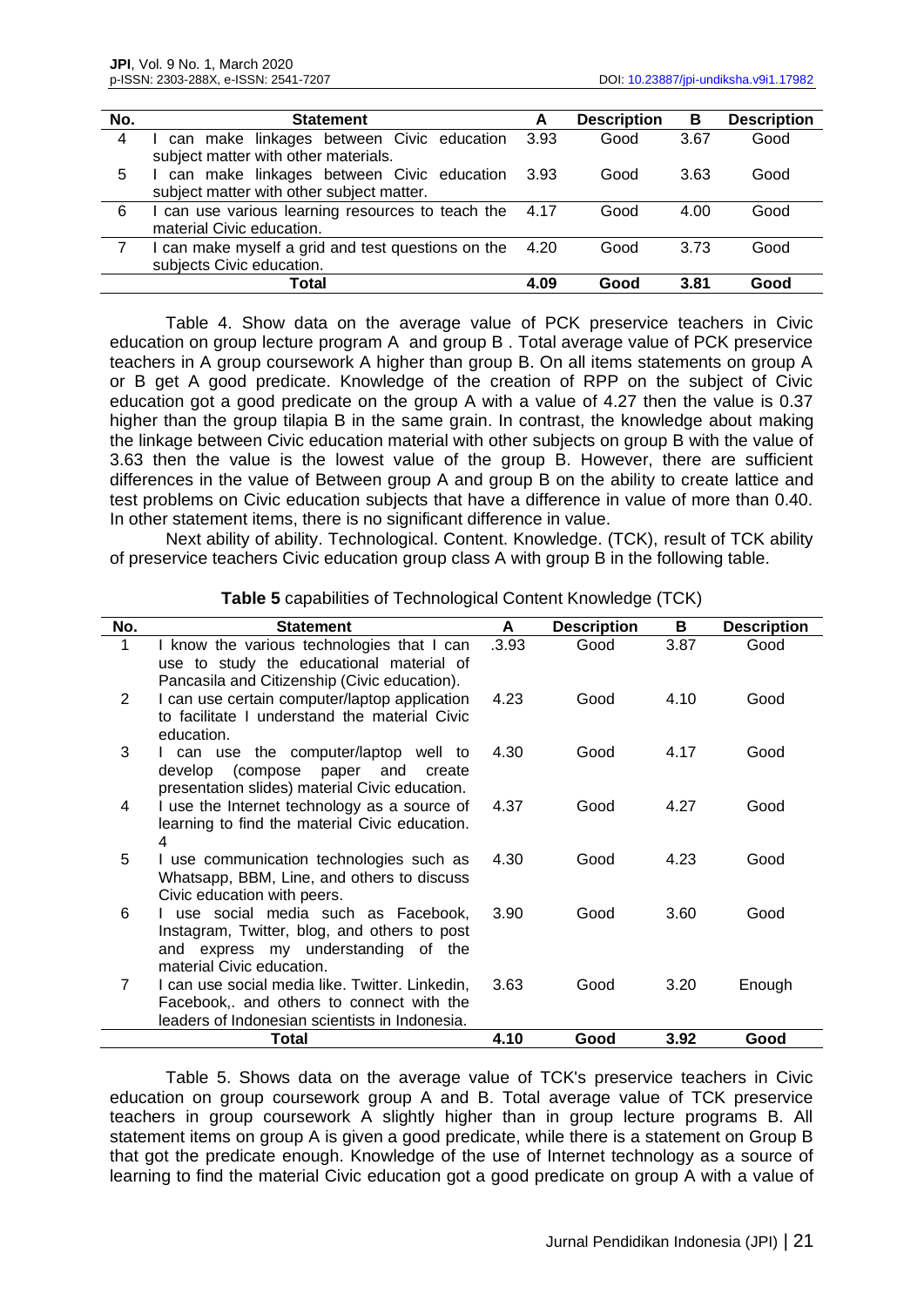4.37 then the value is higher than 0.10 group tilapia B in the same grain. In contrast, related to the use of social media such as Twitter, Linkedin, Facebook, and so on to connect with the science leaders Civic education in Indonesia on group B only get the value of 3.23 with enough predicate, this value is a value Lowest on group B. In other statement items, there is no significant difference in value and no equal value.

The next ability in the ability of Technological Pedagogical Knowledge (TPK), the result of the ability to TPK preservice teachers group class A with group B in the following table.

| No.            | <b>Statement</b>                               | A     | <b>Description</b> | в    | <b>Description</b> |
|----------------|------------------------------------------------|-------|--------------------|------|--------------------|
| 1              | I can choose a technology that can improve     | .4.03 | Good               | 3.97 | Good               |
|                | the learning strategy in the class.            |       |                    |      |                    |
| $\overline{2}$ | I think how to use technology can affect the   | 4.07  | Good               | 3.83 | Good               |
|                | learning strategy in the class.                |       |                    |      |                    |
| 3              | I was able to choose a technology that could   | 4.07  | Good               | 3.97 | Good               |
|                | enhance the attractiveness of students         |       |                    |      |                    |
|                | during the learning process.                   |       |                    |      |                    |
| 4              | I think critically about how to use technology | 3.90  | Good               | 3.83 | Good               |
|                | in learning in the classroom.                  |       |                    |      |                    |
| 5              | I was able to adapt myself to use technology   | 4.07  | Good               | 3.90 | Good               |
|                | on learning in class.                          |       |                    |      |                    |
| 6              | I can choose the technology that can be        | 4.03  | Good               | 3.90 | Good               |
|                | used to improve the learning outcomes in the   |       |                    |      |                    |
| 7              | class.                                         | 3.97  | Good               | 3.77 | Good               |
|                | help other teachers to<br>the<br>use<br>can    |       |                    |      |                    |
|                | technology in learning in the classroom.       |       |                    |      |                    |
|                | Total                                          | 4.02  | Good               | 3.88 | Good               |

|  | Table 6 Ability Pedagogical Knowledge of Technological (TPK) |  |  |
|--|--------------------------------------------------------------|--|--|
|  |                                                              |  |  |

Table 6. Shows data on the average value of TPK preservice teachers in Civic education on group lecture group A and B. The average value of TPK preservice teachers in group coursework A slightly higher than in group lecture programs B. On all items statements both on group A and B get A good predicate. Knowledge of how technology is used can affect classroom learning strategies; Choose technologies that can improve students ' appeal during the learning process; and the ability to adapt to use technology on learning in the classroom, got a good predicate on the group A with the same value of 4.07 then the value is higher than the group value B in the same item. In contrast, knowledge about helping other teachers to use technology in learning in the classroom only gets a good predicate on the group B with a value of 3.77 then it is the lowest value on group B. Nevertheless, There is a significant difference in the value between group A and group B on the ability to think deeper about how technology can affect learning strategies that both have a difference in the value of 0.24. In other statement items, there is no significant difference in value and no equal value.

The next ability of TPACK capability, the result of TPACK capability for preservice teachers Civic education group class A with group B in the following table.

| No. | <b>Statement</b>                               | A     | <b>Description</b> | в    | <b>Description</b> |
|-----|------------------------------------------------|-------|--------------------|------|--------------------|
|     | can use the appropriate technology in the      | .4.00 | Good               | 3.83 | Good               |
|     | appropriate learning strategy to convey the    |       |                    |      |                    |
|     | material properly                              |       |                    |      |                    |
|     | was able to choose the technology              | 4.07  | Good               | 3.80 | Good               |
|     | appropriately to add students ' understanding  |       |                    |      |                    |
|     | of the Civic education material taught using a |       |                    |      |                    |
|     | specific learning strategy.                    |       |                    |      |                    |
| 3   | can choose the right technology to assess      | 3.90  | Good               | 3.90 | Good               |

#### **Table 7** TPACK Capabilities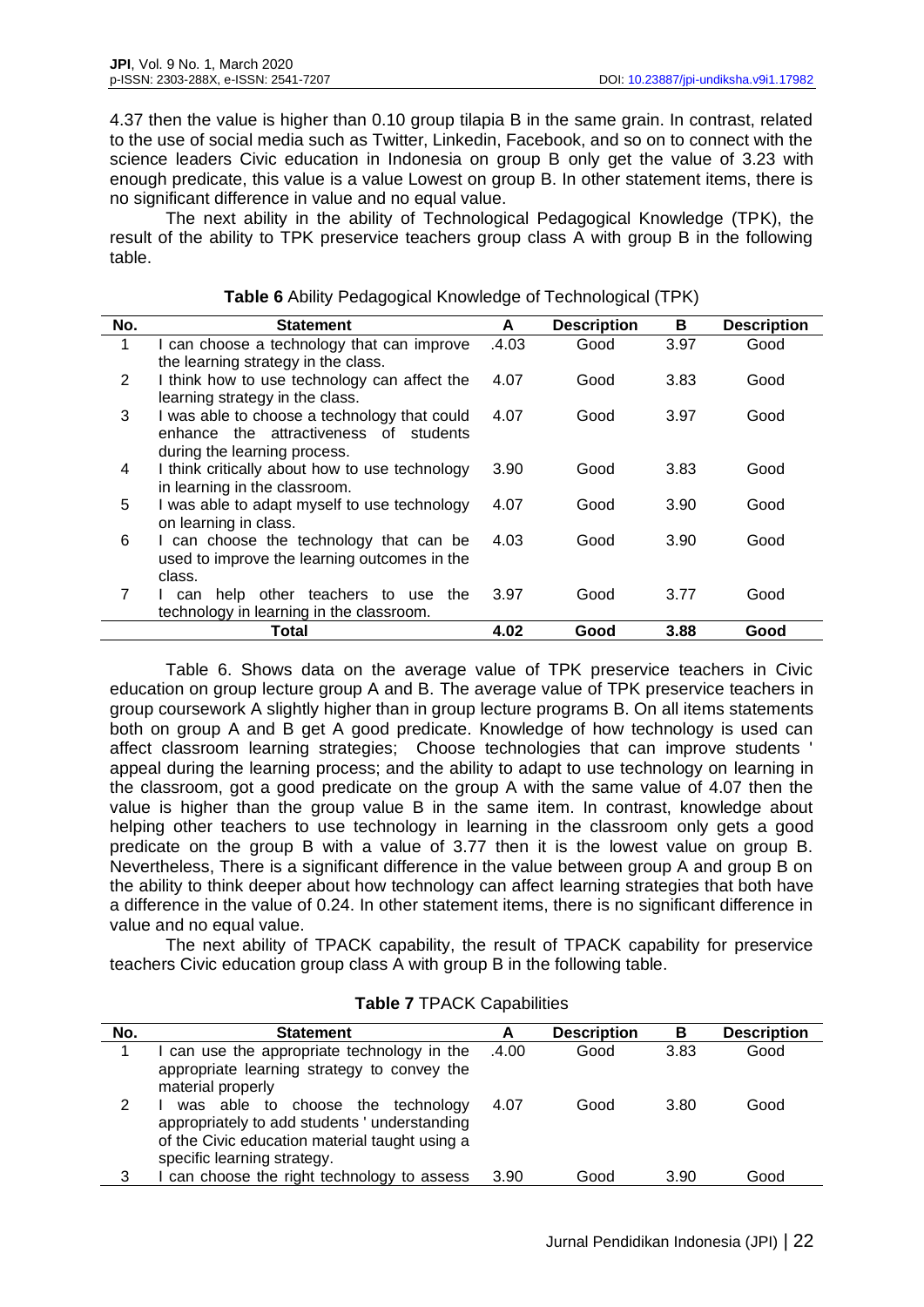| No. | <b>Statement</b>                                                                                                                                             | A    | <b>Description</b> | в    | <b>Description</b> |
|-----|--------------------------------------------------------------------------------------------------------------------------------------------------------------|------|--------------------|------|--------------------|
|     | the outcome of learning by using a specific<br>learning strategy.                                                                                            |      |                    |      |                    |
| 4   | I can carry out good learning by combining<br>the proper use of technology and choosing<br>the right learning strategy on the subject of<br>Civic education. | 3.93 | Good               | 3.83 | Good               |
| 5   | I can help other teachers to use the right<br>technology on the learning strategy<br>-in<br>accordance with certain materials in the<br>learning             | 3.87 | Good               | 3.70 | Good               |
|     | Total                                                                                                                                                        | 3.95 | Good               | 3.81 | Good               |

Table 7 shows data on the average value of TPACK for teachers of Civic education in group lecture group A and group B. The average value of TPACK's preservice teachers in the group coursework A is higher than the group value B. On all items statements both on group A and B, get A good predicate. The precise knowledge of technology selection to add to students understanding of the Civic education material taught using a particular learning strategy gets a good predicate at group A with a value of 4.07, the value is 0.27 higher than Group value B on the same item. In contrast, knowledge about helping other teachers to use the appropriate technology in the learning strategy according to the specific material in the study on the group B with the value of 3.70 then the value is the lowest value of the group B. However, there are similarities to the group A and B values about choosing the right technology to perform student learning outcomes assessments taught using a specific learning strategy in the classroom with a value of 3.90. In other statement items, there is no significant difference in value.

TPACK capability of Civic education preservice teachers have the distinction between group students A with group students B. If the TPACK component of preservice teachers of group Civic education A higher value than preservice Civic education group teachers B, it can be seen from various TPACK capabilities such as TK, CK, PK, PCK, TCK, TPK, and TPACK. The explanation of these components will be shown in the discussion of this study.

The ability of group Technology Knowledge (TK) B is the lowest among other TPACK components, for example in the knowledge of various computer hardware or laptops (functions of: Motherboard, RAM); Knowledge of various types of computer technology or laptops of different brands; Knowledge of image processing programs (Adobe Photoshop); Have the ability to tamper with technology devices to find out more; Knowledge of computer software or laptops (example: Windows, Media Player). The ability of technology is very important to have a teacher, especially in the current era in the world of education also use various technological sophistication. Teachers in the era of Revolution 4.0 industry must have capability in the use of technology as a media learning, because in this age teachers must face students who are accustomed to use technology in his life so that teachers who do not understand technology is very difficult in teaching (Nursyifa, 2019).

Mastery of technology is needed today to process a variety of information, communication processes, and as a way to solve problems in life (Judith Harris, Mishra, & Koehler, 2009). The ability of preservice teachers in using technology in learning is very important mastered by preservice teachers both technology in the form of hardware and software, in accordance with the research conducted Dhawati & Hariyatmi (2006) preservice teachers Technological Knowledge (TK) ability It is very important to possess both technological capabilities in the form of hardware and software so that the learning in running effectively, efficiently, and innovative.

In research instruments, researchers analyze how much the knowledge of preservice teachers both group A and group B related to their knowledge of technology, one of the causes of their lack of knowledge related to good technology preservice teachers group A or group student B teachers have never participated in a course or training related to technology or IT. Therefore, knowledge about technology needs to be improved again and can also operate well as a tool in learning, so that with the technological capabilities of good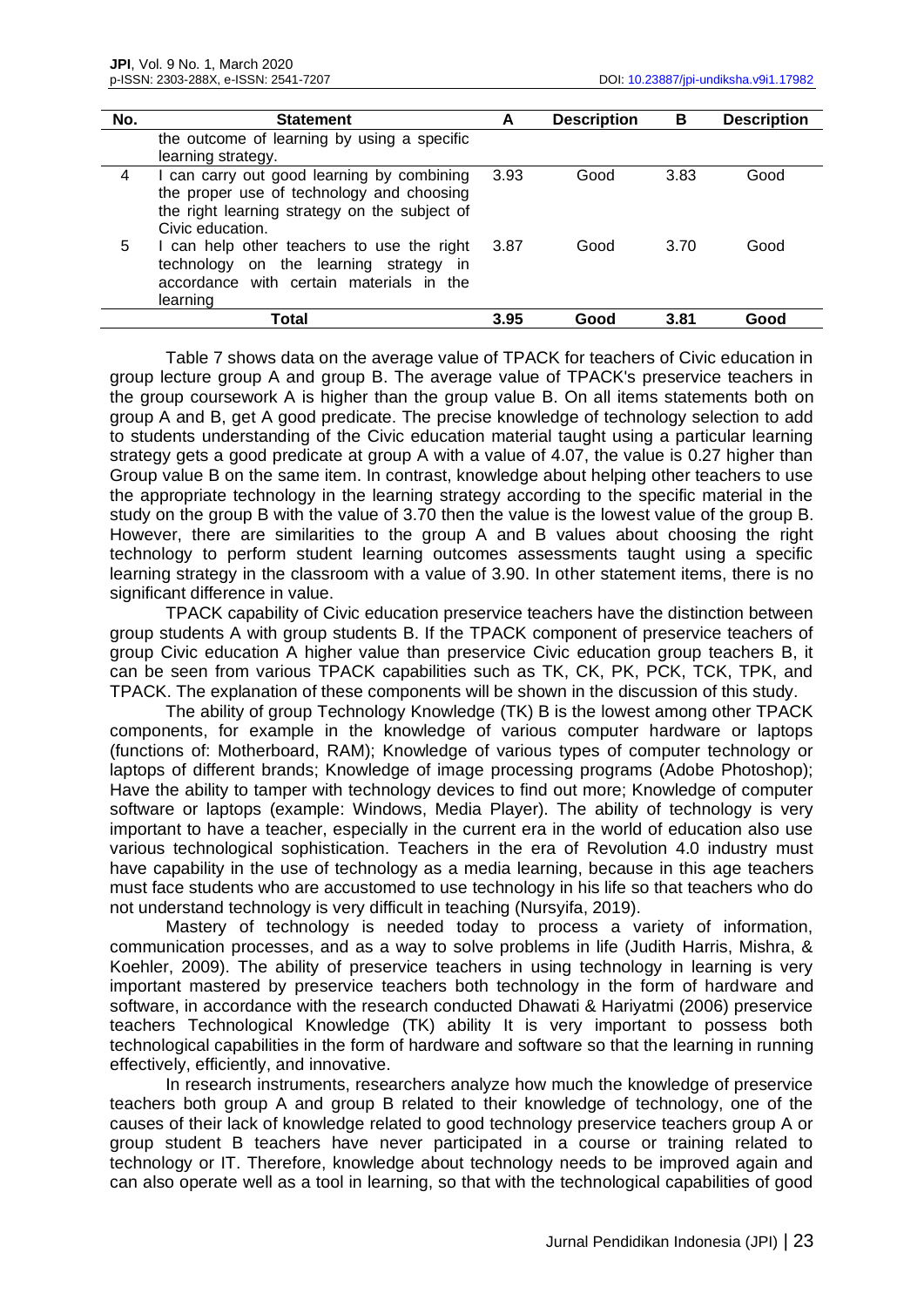preservice teachers will produce innovations in the media Learning, this in line with Muslim research, et al (2012) TPACK can function in the development of innovative learning models.

Content Knowledge (CK) capability must be developed by preservice teachers related to his knowledge in the field of Civic education, so that with knowledge of the content of Civic education capable to be taught to students well. Knowledge of Civic education content can be a knowledge of various concepts, ideas, theories, empirical evidence, and various new approaches to the science of Civic education (Rahayu, 2017). Based on table 2 knowledge of CK or knowledge of material content related to the subjects of Civic education group teachers A higher than group B especially in the knowledge of science figures in the field of Civic education in Indonesia and development Latest book on Civic education material. On knowledge of the content of group Civic education A proved to be higher than group B, but on the other hand when compared with other TPACK content this knowledge is very low on group A.

Becoming an evaluation that preservice teachers should develop their knowledge well, especially at this time various information in the framework of the development of science happens very rapidly and preservice teachers can develop a variety of content Civic education easily, for example: With the use of the Internet can add new information about the development of Civic education content in the world and Indonesia; preservice teachers can get a variety of latest information related to the scientific knowledge of social media (such as Instagram, Facebook, Twitter) in which there is a variety of information seminar Civic education; Civic education content development can also be obtained various media such as television, newspaper, magazines, and so on; The existence of technology today has indeed shifted the existence of books, preservice teachers can use e-books and various journal references for the research results to increase knowledge about Civic education; Various important issues and problems updated related to Civic education can be found in various information media so that preservice teachers must enrich the various sources of literacy in the science development of Civic education, therefore the existence of TPACK can be Add various sources of literacy in learning (Irmita & Atun, 2017). The existence of technology in adding literacy to study various relevant issues related to Civic education content becomes an important step in developing critical thinking skills according to the demands of skills in the 21st century, similar to Research conducted by Mairisiska, Sutrisno, & Asrial (2014) TPACK's ability to develop learners ' skills to think critically.

Ability Pedagogical Knowledge (PK) preservice teachers group Civic education A higher than the preservice group teacher B. Knowledge of pedagogy is very important owned by preservice educators, related to the knowledge pedagogy is a knowledge preservice teachers about the practice Teaching that starts from planning in teaching, strategies or methods used in teaching, class management strategies, to the assessment in the classroom. Pedagogy knowledge obtained by preservice teachers during the education in college, so before the preservice teachers do field experience practice in the 7th semester, the pedagogic ability must be well-owned even a prerequisite To follow field experience practices. The knowledge of pedagogy is one of the important instruments in TPACK, the pedagogic ability that the teachers possess needs to be improved because of the ability to prove the mastery of teaching by preservice teachers (Slamet, 2014). If viewed in table 3 It is clear that the pedagogic ability of group teacher B need to be improved especially on the ability associated with the general procedure of implementation of learning in the classroom; Ability to use various strategies, methods, models, techniques, approaches, learning media in the classroom; Ability to know the misunderstanding (misconceptions) of a student against a draft or material; and the ability to assess student learning using different types of assessments. Lack of experience in preservice teachers in teaching become a major factor in the pedagogic ability of preservice teachers, this is similar to the research of Harris, et al (2011 preservice teachers who lack the teaching experience have limited knowledge in student learning So it is difficult to predict learning difficulties and to know students ' misunderstandings about learning. If analyzed based on the teaching experience of group teachers A and B averages have never taught, therefore field experience practices become the momentum of preservice teachers in applying the various knowledge he has during the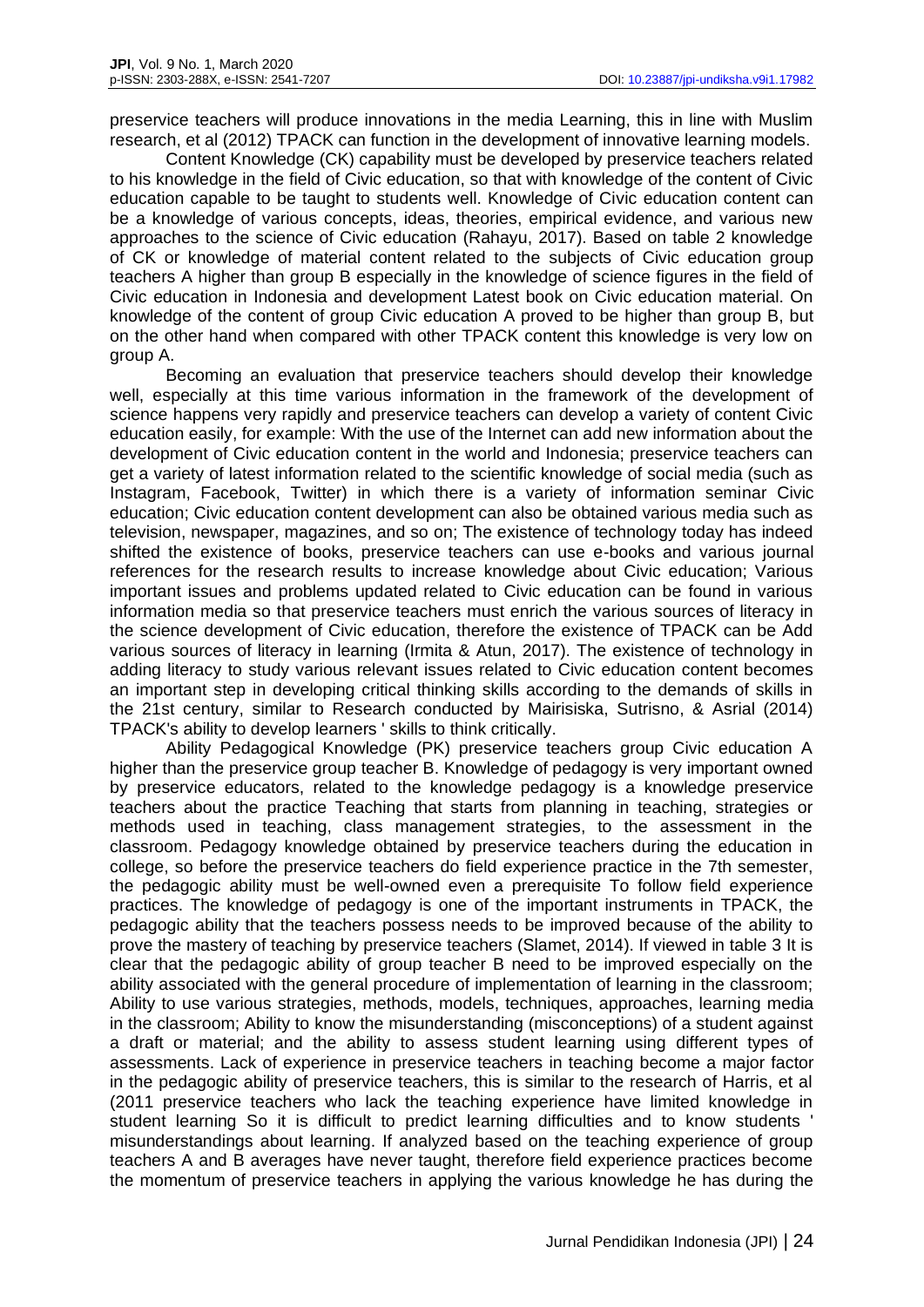course of studying in the Actual teaching. Therefore, the knowledge of pedagogy needs to be improved first for preservice teachers before they act directly as a real teacher.

The next ability of Pedagogical Content Knowledge (PCK) skills, pedagogic knowledge of preservice teachers related to the content of Civic education material, this knowledge is very important for preservice teachers so that with this knowledge preservice teachers can know So that the content of the subject matter taught by the teacher can be understood by the students, in line with the research of Koehler, Mishra, & Cain (2017) PCK associated with the knowledge that teachers have to interpret the content of the lesson so that the learning Effective running. Many other TPACK research results show teachers who have the ability of PCK can integrate various aspects of material content knowledge with the pedagogic ability (Rahayu, 2017). PCK is one of the most important items in TPACK that help preservice teachers improve their learners ' understanding of learning content (Apriliani, 2017). Based on table 4 results of the ability of Pedagogical Content Knowledge (PCK) preservice teachers can be analyzed Civic education that proved to be group class teacher B is lower than group A especially the ability in making material linkage one with In the subject of Civic education; Ability in making the linkage material with other subjects such as IPS, sociology, economics, history, and so on; Ability to make Civic education material difficult to understand to be easy for students to understand; and the ability to create their own grid and test problems on the subject of Civic education.

Knowledge of Technological Content Knowledge (TCK) is owned by the teachers, knowledge of technological content related to the teacher's understanding of the utilization of technology associated with the content of Civic education material. Based on the results of the ability Technological Content Knowledge (TCK) preservice teachers Civic education group class A has a higher value than group B especially about the use of social media such as Instagram, Facebook, Blog, Twitter, and others to post and express understanding of Civic education material; Knowledge of various technologies that can be used to study the material education of Pancasila and Citizenship (Civic education); and the lowest value of social media usage items such as Linkedin, Twitter, Facebook, and others to connect with Civic education scientists in Indonesia. TCK disadvantages of preservice teachers because nowadays with the ease of technology preservice teachers Civic education can access literacy related to the content or the reference lecture, but unfortunately, the facility precisely makes preservice teachers become lazy to learn Because it only copies-pasting from other people's work. In accordance with the research Miskahuddin (2017) that the ease of Internet technology makes students less motivated to learn. Moreover, the use of social media is not for the purpose of adding science literacy about Civic education especially to join social media with the leaders of Civic education, social media use only for entertainment purposes is not an academic interest. Therefore, the preservice teachers can develop technology for academic importance especially in improving knowledge about Civic education.

Next ability of ability. Technological Pedagogical Knowledge (TPK), TPK is the knowledge of preservice teachers related to technology in education. Results of the ability of Technological Pedagogical Knowledge (TPK) preservice teachers group class A higher than group B can be seen in table 6, various technological capabilities found in group teachers B need to be further improved especially in Ability to be able to think about how technology utilization affects learning strategies that can be used in the classroom; Critical thinking skills for the use of technology in classroom learning; And can help other teachers to use the technology. In TPK teachers are required to be creative and critical in using technology in teaching, similar to a variety of TPACK research that TPACK can develop creative thinking skills to utilize technology in teaching School (Munif, Budi, & Nur, 2019); TPACK can develop critical thinking skills towards teaching in schools (Mairisiska, Sutrisno, & Asrial, 2014).

The final ability of Technological Pedagogical Content Knowledge (TPACK). According to Koehler and Mishra (2009) that TPACK is basically formed from three main components, namely content of subject matter, pedagogic, and technology. These three components relate to each other so that teaching can run effectively according to the objectives. TPACK is a basic knowledge that must be owned by preservice teachers, because with the existence of TPACK can assist in teaching and learning so that the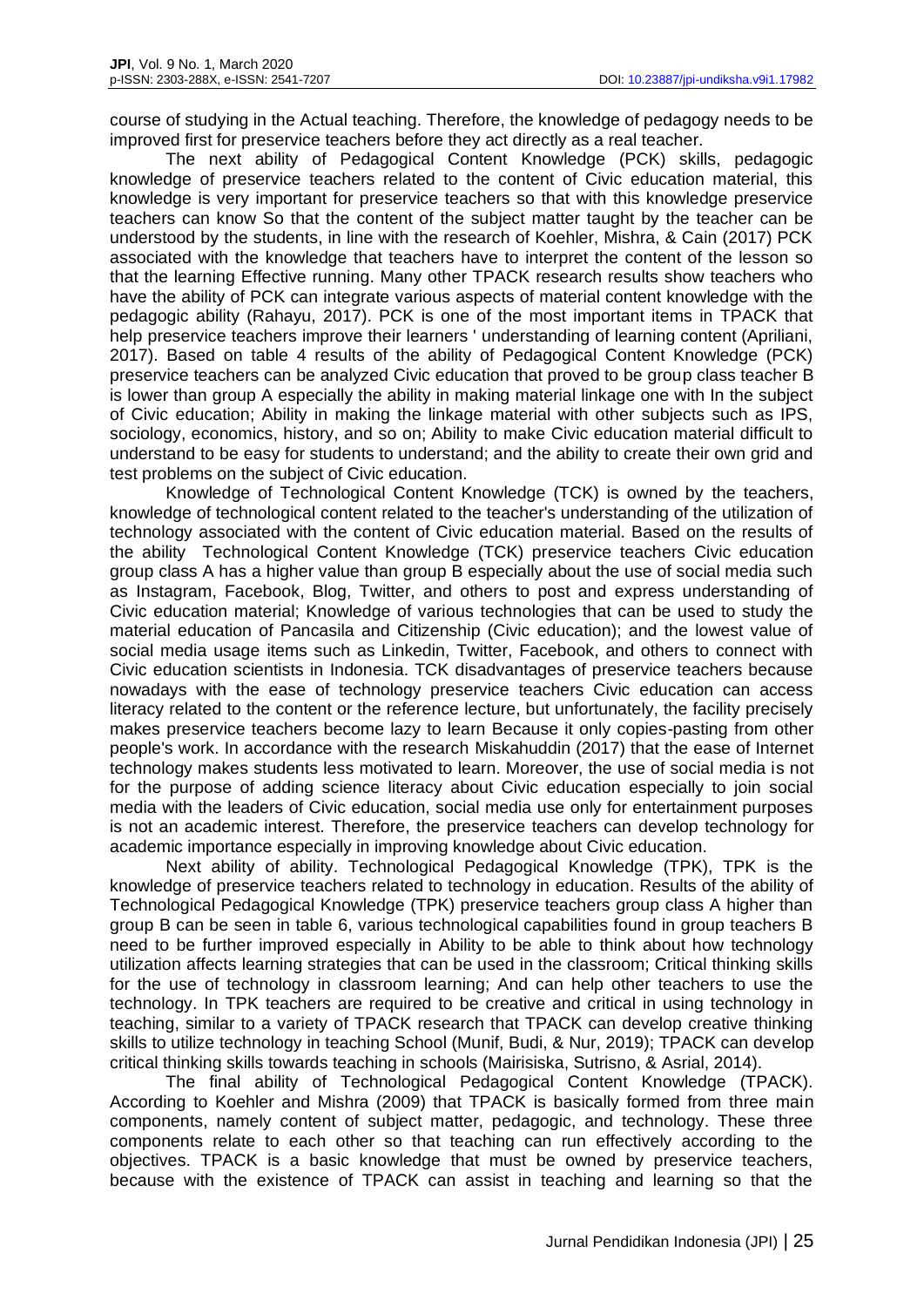knowledge of preservice teachers can be sharpened about what technology is appropriate to use in teaching, pedagogy knowledge of what is right in the teaching, as well as the knowledge of the various material content in teaching. Result of TPACK capability preservice teacher Civic education group class A higher than group B can be seen in table 7. A low B group TPACK capability that needs to be further improved especially in the ability to help other teachers to use the appropriate technologies on learning strategies that fit the specific material in classroom learning; Students ' understanding is increased because teachers use the right technology to Civic education materials taught using specific learning strategies in the classroom; Able to use appropriate technology in the appropriate learning strategy to convey the material of Civic education well in the classroom; and the ability to perform good learning by combining the proper use of technology and good strategies in accordance with Civic education material in the classroom.

Based on the results of the analysis of various components of TPACK, the results of the study is the difference in the ability of TPACK preservice teachers Civic education in the study program Civic education, Faculty of Teacher Training and Education Pamulang University on group program A with group B, from all the components of the average TPACK Mastery of TPACK ability of preservice teachers A group Civic education A superior than group B. Therefore, this research provides the findings that the ability of TPACK preservice teachers of group Civic education B who cannot be influenced by various cause factors such as can Analyzed from the characteristics of group lecture B on Monday to Friday but the lecture time is done at night between 18.20 WIB to 21.40 WIB in short time lecture because it is done at night to be a factor is important to the lack of ability of the preservice teachers, when compared with the group lecture A that time the lecture at 07.10 WIB to 15.00 WIB. Group teachers B are mostly workers who in the morning they work while in the evening they lecture so that when the lecture takes place in the evening they are less focused on learning, ultimately the motivation to learn students The students who are under group student A.

Based on the findings, it can be used as an evaluation of higher education to pay attention to the choice of lecture time, so that the lecture can walk conducive and good. The success of TPACK is also supported by complete facilities and infrastructures from universities and supported by teachers or lecturers who are competent and qualified especially have the ability of TPACK so that with the teaching staff Professionals can produce future teachers. TPACK ability of preservice teachers Civic education needs to be improved as an effort to prepare future preservice teachers especially in the field of technology. Facing the change of era of the Industrial revolution 4.0 preservice teachers are expected to adapt to the demands of the times and can become professional teachers.

Improved literacy in the use of technology needs to be improved on higher education institutions that print preservice teachers. Various ways preservice teachers can do in the development of TPACK, including; 1) preservice teacher can follow a focus lecture on education technology; 2) the preservice tacher has the ability to use the learning strategy in the lecture; and 3) preservice teacher can use the learning strategy in the overall teacher education program (Mouza, 2016:176). Before students conduct teaching practice at school, they are already equipped with the ability of TPACK by integrating various capabilities in designing learning, developing technology-based learning, can utilize technology in each learning process, manage learning well, and evaluate the use of technology in learning. In addition, the development of TPACK is also done by observing various content from the subject matter, learning strategy, learning objectives, and various pedagogic skills that have preservice teacher.

TPACK capability cannot be owned preservice teacher if not supported by qualified lecturers to develop technology in learning so that can be imitated by preservice teacher. In addition, the learning facilities in college provide TPACK technology devices are also needed so that preservice teachers can be skilled in the use of technology in learning. Therefore, it is necessary to role all parties to develop TPACK skills in college, so that can print future teachers who are ready to face the era of revolution 4.0 industry, become professionals educators who can compete at the local, national, or global level.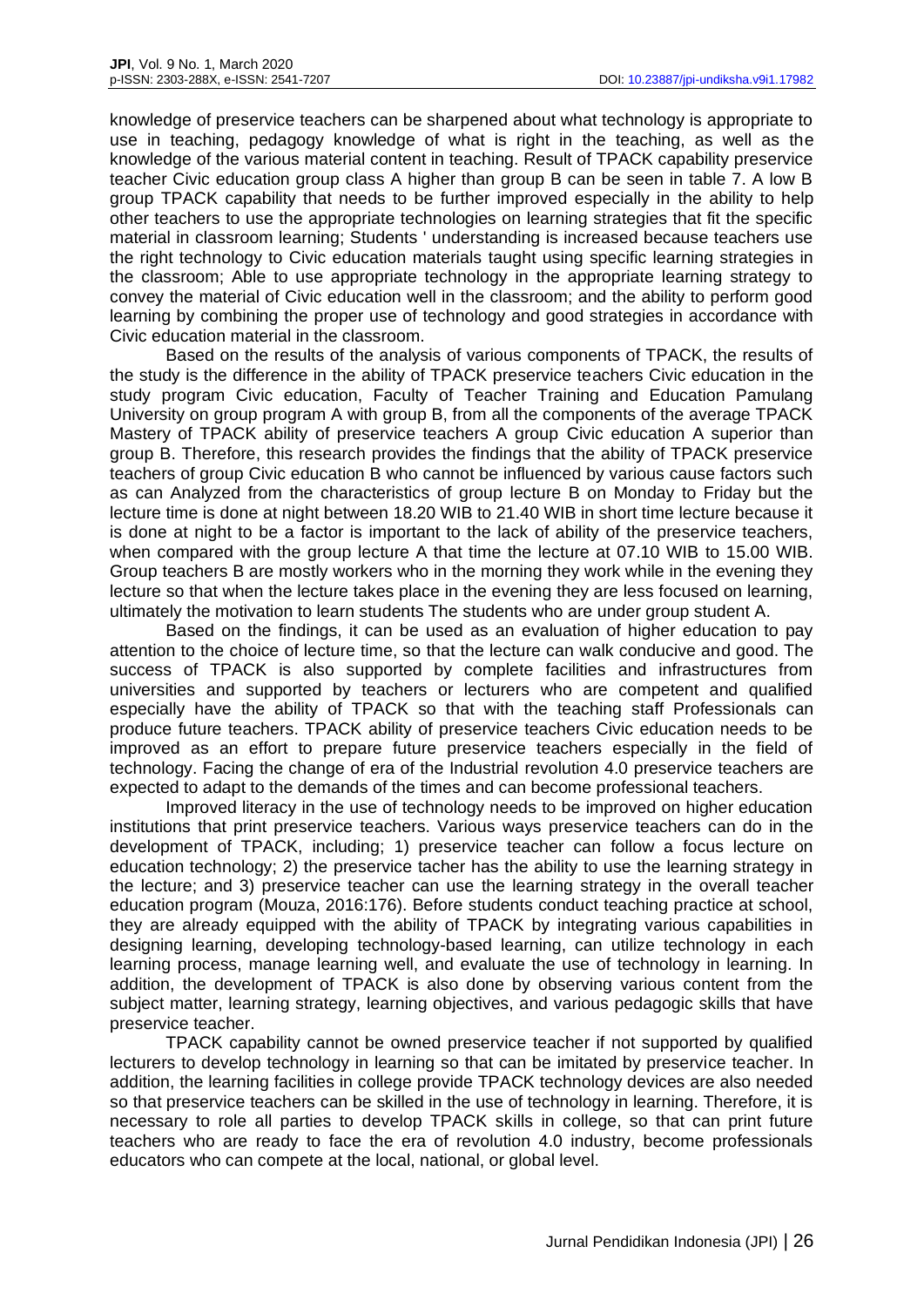## **4. Conclusion and Suggestion**

The capability of TPACK has a very important role in enhancing the ability of the preservice teachers in the era of Revolution 4.0 industries, it is demanded that preservice teachers can have the knowledge and can operationalize various technologies in education. TPACK capability of preservice teachers Civic education still needs to be developed consisting of TK, CK, PK, PCK, TCK, TPK, and TPACK capability. The findings of this research demonstrate the ability of TPACK preservice teachers in the group program A is superior to the group B, this is due to the lack of motivation of students in lectures due to the time of lecture in the night which is less conducive and Students with predominantly Bworkers. Therefore, it needs the role of all parties so that the problem can be solved properly so that the college can print future teachers who are superior can compete in a local, national, or global level.

Based on the findings, researchers advise higher education providers to evaluate the choice of time for preservice teachers, facilitate a variety of learning technologies for preservice teachers in order to develop the ability TPACK, and supported by professional teachers who can give birth to qualified future teachers. Advice to further researchers to be able to improve this research by reviewing more in depth related to the instruments performed in subsequent studies.

## **References**

- Agustina, P., Yusron, F. N., & Muyassarah, F. (2018). Pedagogical content knowledge (PCK) mahasiswa calon guru biologi FKIP UMS pada matakuliah microteaching tahun akademik 2015/2016. In The 7th University Research Colloqium 2018 (pp. 101–108). Surakarta, Central Java, Indonesia: STIKES PKU Muhammadiyah Surakarta.
- Apriliani, D. (2017). *Pengembangan Perangkat Pembelajaran TPACK pada Pelajaran Basis Data Untuk Meningkatkan Pemahaman Konsep*. Universitas Pendidikan Indonesia.
- Arbiyanto, U. F., Widiyanti, & Nurhadi, D. (2018). Kesiapan TPACK Calon Guru Bidang Teknik di Universitas Negeri Malang. *Jurnal Teknik Mesin dan Pembelajaran*, *1*(2), 1– 9.
- Baser,D. Kopcha,T.J & Ozden, M.Y.(2015). Developing TPACK Assessment for Preservice Teachers Learning to Teach English. *Computer Assisted Language Learning*, 1–16. [https://doi.org](https://doi.org/) 10.1080/ 09588221.2015. 1047456
- Bilici, S.C, Guzey,S.S, dan Yamak,H. (2016). Assessing Preservice Science Teachers TPACK Through Observation & Lesson Plan. *Research in Science and Technological Education*, *34*(2), 237–251. https://doi.org /10. 1080/ 02635143. 2016. 1144050
- Canbazoglu Bilici, S., Guzey, S. S., & Yamak, H. (2016). Assessing preservice science teachers' technological pedagogical content knowledge (TPACK) through observations and lesson plans. Research in Science & Technological Education, 34(2). <https://doi.org/10.1080/02635143.2016.1144050>
- Cuhadar, C. (2018). Investigation Preservice Teachers Level of Readiness Technology Integration in Education. *Contemporary Educational Technology*, *9*(1), 61–75. Diambil dari https: //files. eric.ed. gov/fulltext/EJ1166420.pdf
- Dhawati, D.A.A. (2017). *Kemampuan TPACK Calon Guru Biologi dalam Menyusun RPP Kurikulum 2013*. Diambil dari http://eprints.ums.ac.id/53501/
- Dhawati, D.A.A., & Hariyatmi. (2006). Kemampuan TK Calon Guru Biologi FKIP UMS Seminar *Nasional Pendidikan Biologi dan Saintek* (hal. 649–654). Surakarta: Universitas Muhammadiyah Surakarta.
- Direktorat Jenderal Pembelajaran dan Mahasiswa. (2018). Pedoman Penyelenggaraan Pendidikan Profesi Guru. Jakarta: Dirjen Belmawa.
- Drew, S. V. (2013). Preparing Students For 21 Century Literacy. *Journal of Adolescent and Adult Literacy*, *56* (4), 321–330. [https: //doi.org/](https://doi.org/) doi :10.1002 /JAAL. 00145
- Fatonah, .L. (2017). *Kemampuan PCK* calon *guru biologi dalam menyusun RPP kurikulum 2013 tahun akademik 2016/ 2017*. Universitas Muhammadiyah.Surakarta.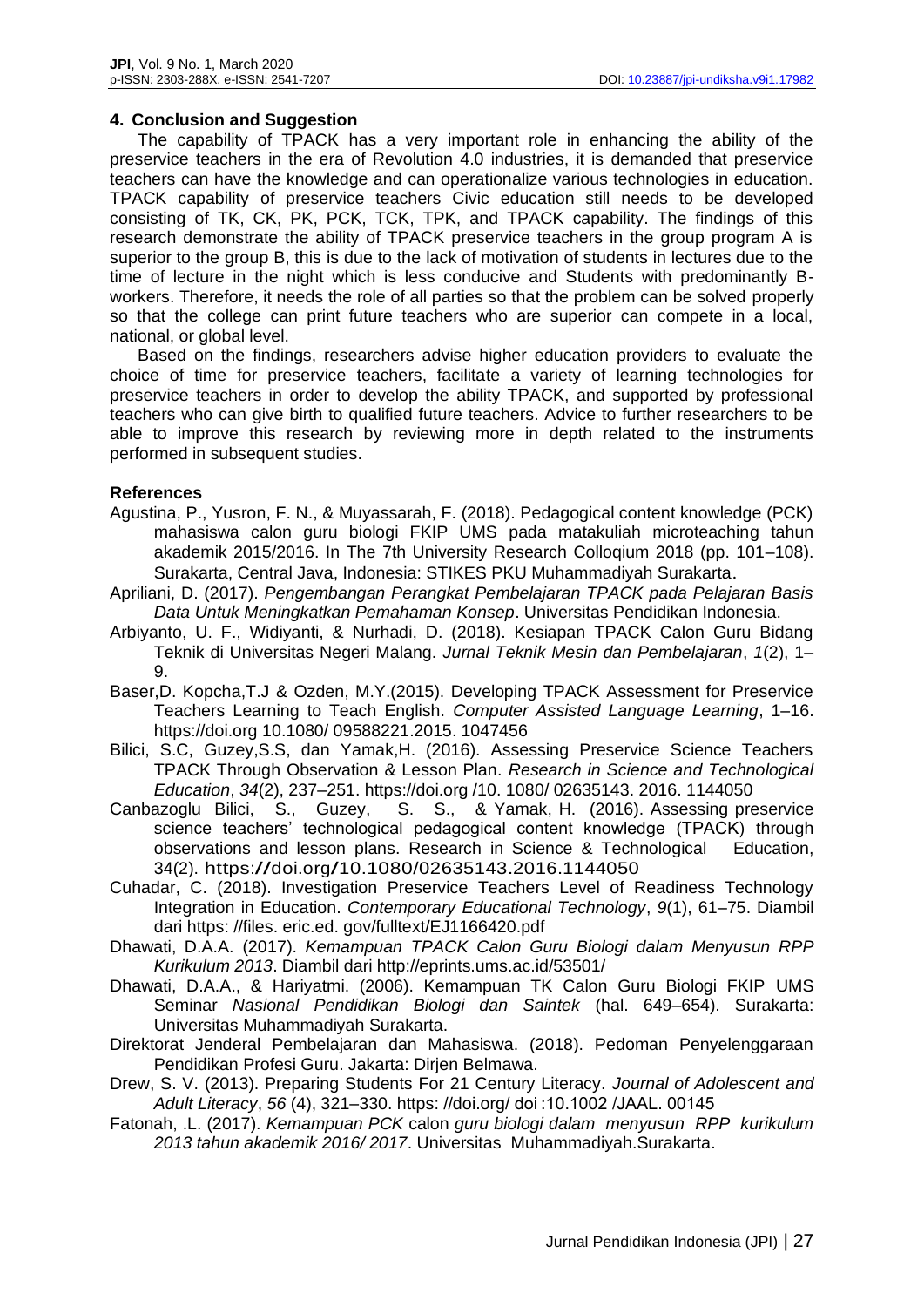- Guzman, A. dan N. (2009). Teaching competencies technology integration in classroom. *Journal of Computer Assisted Learning*, *25*, 453–469. [https://doi.org](https://doi.org/) /10.1111/j. 1365- 2729. 2009. 00322.x
- Harris, Judi, Grandgenett, N., & Hofer, M. (2011). Using Structured Interviews to Assess Experienced Teacher TPACK. In *Society for Information Technology & Teacher Education International Conference* (hal. 4696–4703). Texas. Diambil dari <https://www.learntechlib.org/p/40351/>
- Harris, Judith, Mishra, P., & Koehler, M. (2009). Teacher Technological Pedagogical Content Knowledge & Learning Activity Types: Curriculum based Technology Integration Reframed. *Journal of Research on Technology Education*, *41*(4), 393–416. Diambil dari www.iste.org
- Irmita, L.U. dan Atun, S. (2017). Pengembangan Pembelajaran Pendekatan TPACK untuk Meningkatkan Literasi. *Tadris Kimiya*, *1*(2), 84–90.
- Jang, S., & Tsai, M. (2012). Computers and Education Exploring TPACK of Taiwanese elementary mathematics and science teachers with respect to use of interactive whiteboards. *Computers & Education*, *59*(2), 327–338. [https://doi.org](https://doi.org/) /10. 1016/j. compedu. 2012. 02.003
- Kereluik, K. Mishra, P. Fahnoe, C. & Terry, L. (2013). What Knowledge Is of Most Worth: Teacher Knowledge for 21 Century Learning. *Journal of Digital Learning in Teacher Education*, *29*(4), 127–140. https:// doi.org/ 800. 336. 5191
- Koehler, M. J. & Mishra, P. (2005). Teachers Learning Technology by Design. *Journal of Computing in Teacher Education*, *21*(3), 94– 102. [https://doi.org](https://doi.org/) /10.1080 /10402454 .2005. 10784518
- Koehler, M. J., & Mishra, P. (2009). What Is Technological Pedagogical Content Knowledge *Contemporary Issues in Technology and Teacher Education*, *9*(1), 60–70.
- Koehler, M. J., Mishra, P., & Cain, W. (2017). What Is TPACK? *Journal of Education*. *193*(3). [https://doi.org](https://doi.org/) /https://doi.org /10. 1177/ 0022057 41319 300303
- Listiawan, T., & Baskoro, W. (2015). Analisis TCK Calon Guru Matematika Dalam Menggunakan Perangkat Lunak Geometri Dinamis. *Seminar Nasional Matematika dan Pendidikan Matematika* (hal. 827–834). Yogyakarta: Universitas Negeri Yogyakarta.
- Maeng, J. L., Mulvey, B. K., Smetana, L. K., &. Bell, R. L. (2013).nPreservice Teachers.TPACK : Using Technology to Support Inquiry Instruction. *Journal of Science Education and Technology*, *22*(6), 838–857. [https: //doi.](https://doi/) org /10.1007/ s10956 -013- 9434-z
- Mairisiska, T., Sutrisno, & Asrial. (2014). Pengembangan Perangkat Pembelajaran TPACK pada Materi Sifat Koligatif Larutan untuk Meningkatkan Keterampilan Berpikir Kritis Siswa. *Jurnal Edu Sains*, *3*(1), 28–37.
- Mishra, P., & Koehler, M. (2006). Technological Pedagogical Content Knowledge: A Framework for Teacher Knowledge. *Teachers College Record*, *108*(6), 1017–1054.
- Mishra, P., & Koehler, M. J. (2008). *Introducing Technological Pedagogical Content Knowledge*. New York. Diambil dari [http:/ /www. matt-](about:blank) koehler. com/publications/ Mishra Koehler AERA 2008.pdf
- Miskahuddin. (2017). Pengaruh Internet Terhadap Penurunan Minat Belajar Mahasiswa. *Jurnal Mudarrisuna*, *7*(2), 293–312. Diambil dari [https: // jurnal.](https://jurnal/) ar-raniry .ac.id/index. php/mudarrisuna /article/view/2366/1711
- Mouza, C. (2016). *Developing and accessing TPACK among preservice teachers*. Handbook of technological pedagogical content knowledge (TPACK) for educators. Diambil dari https:// books. google. co.id
- Muhson, A. (2010). Pengembangan Media Pembelajaran Berbasis Teknologi Informasi. *Jurnal Pendidikan Akuntansi Indonesia*, *8*(2), 1–10. https://doi.org/10.21831/jpai.v8i2.949
- Munif, A., Budi, S., & Nur, A. (2019). Kemampuan Berpikir Kreatif ditinjau dari Adversity Quotient pada Pembelajaran TPACK. In *Prosiding Seminar Nasional Matematika* (Vol. 2, hal. 40–45). Semarang: Universitas Negeri Semarang. Diambil dari https:// journal. unnes. ac.id/ sju/index. php/ prisma/